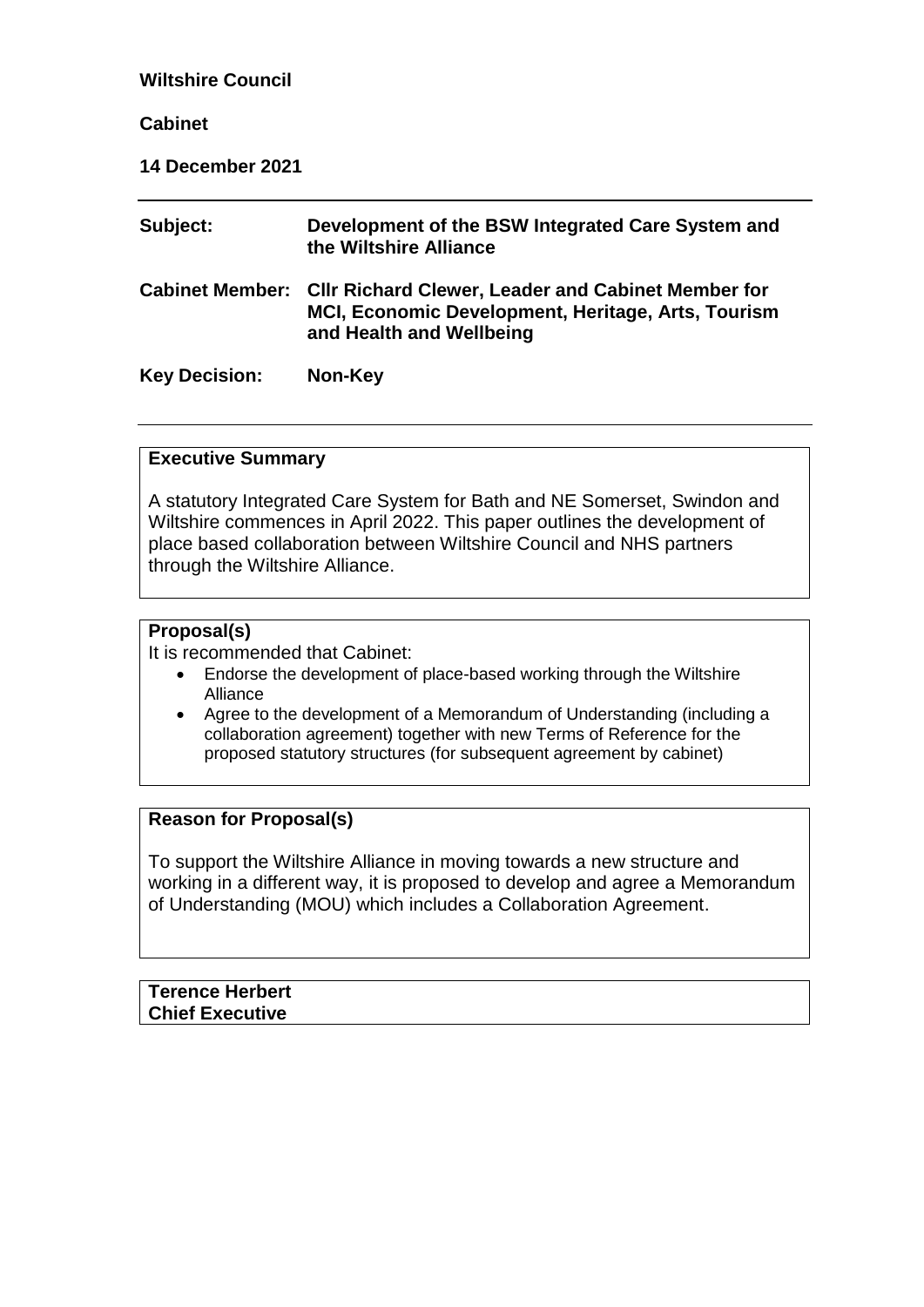| <b>Wiltshire Council</b> |                                                                                                                                             |  |  |  |
|--------------------------|---------------------------------------------------------------------------------------------------------------------------------------------|--|--|--|
| <b>Cabinet</b>           |                                                                                                                                             |  |  |  |
| 14 December 2021         |                                                                                                                                             |  |  |  |
| Subject:                 | Development of the Integrated Care System                                                                                                   |  |  |  |
| <b>Cabinet Member:</b>   | <b>CIIr Richard Clewer, Leader and Cabinet Member for</b><br>MCI, Economic Development, Heritage, Arts, Tourism<br>and Health and Wellbeing |  |  |  |
| <b>Key Decision:</b>     | Non-Key                                                                                                                                     |  |  |  |

### **Purpose of Report**

1. To outline the developing arrangements for Bath and NE Somerset, Swindon and Wiltshire (BSW) Integrated Care System (ICS) and the role Wiltshire Council should play in them.

### **Relevance to the Council's Business Plan**

2. This is relevant to the aims of the existing council business plan to protect the vulnerable and to localise and integrate care.

# **Background**

<u>.</u>

- 3. In February 2021 the Government published the White Paper "Integration and innovation: working together to improve health and social care for all"  $1$ . This was followed by the introduction of the Health and Care Bill [2021]<sup>2</sup> which is on course to pass into law by April 2022.
- 4. The bill focusses on setting out how the health and social care system should be based on integration rather than competition; its structure, and how Integrated Care Systems (ICSs) will be set up with distinct statutory functions for the Integrated Care Board (ICB) and Integrated Care Partnership.
- 5. The reforms are intended to place Integrated Care Systems (ICSs) on a statutory footing with a "broad duty to collaborate", and a "triple aim duty" to pursue:
	- Better health and wellbeing for everyone;
	- Better quality of health services for all individuals; and
	- Sustainable use of NHS resources.
- 6. Fundamentally different from the purpose of Clinical Commissioning Groups (which will cease to exist from April 2022), ICSs will exist to:-

<sup>1</sup>[https://assets.publishing.service.gov.uk/government/uploads/system/uploads/attachment\\_data/file/96](https://assets.publishing.service.gov.uk/government/uploads/system/uploads/attachment_data/file/960549/integration-and-innovation-working-together-to-improve-health-and-social-care-for-all-print-version.pdf) [0549/integration-and-innovation-working-together-to-improve-health-and-social-care-for-all-print](https://assets.publishing.service.gov.uk/government/uploads/system/uploads/attachment_data/file/960549/integration-and-innovation-working-together-to-improve-health-and-social-care-for-all-print-version.pdf)[version.pdf](https://assets.publishing.service.gov.uk/government/uploads/system/uploads/attachment_data/file/960549/integration-and-innovation-working-together-to-improve-health-and-social-care-for-all-print-version.pdf)

<sup>2</sup> [Health and Care Bill publications -](https://bills.parliament.uk/bills/3022/publications) Parliamentary Bills - UK Parliament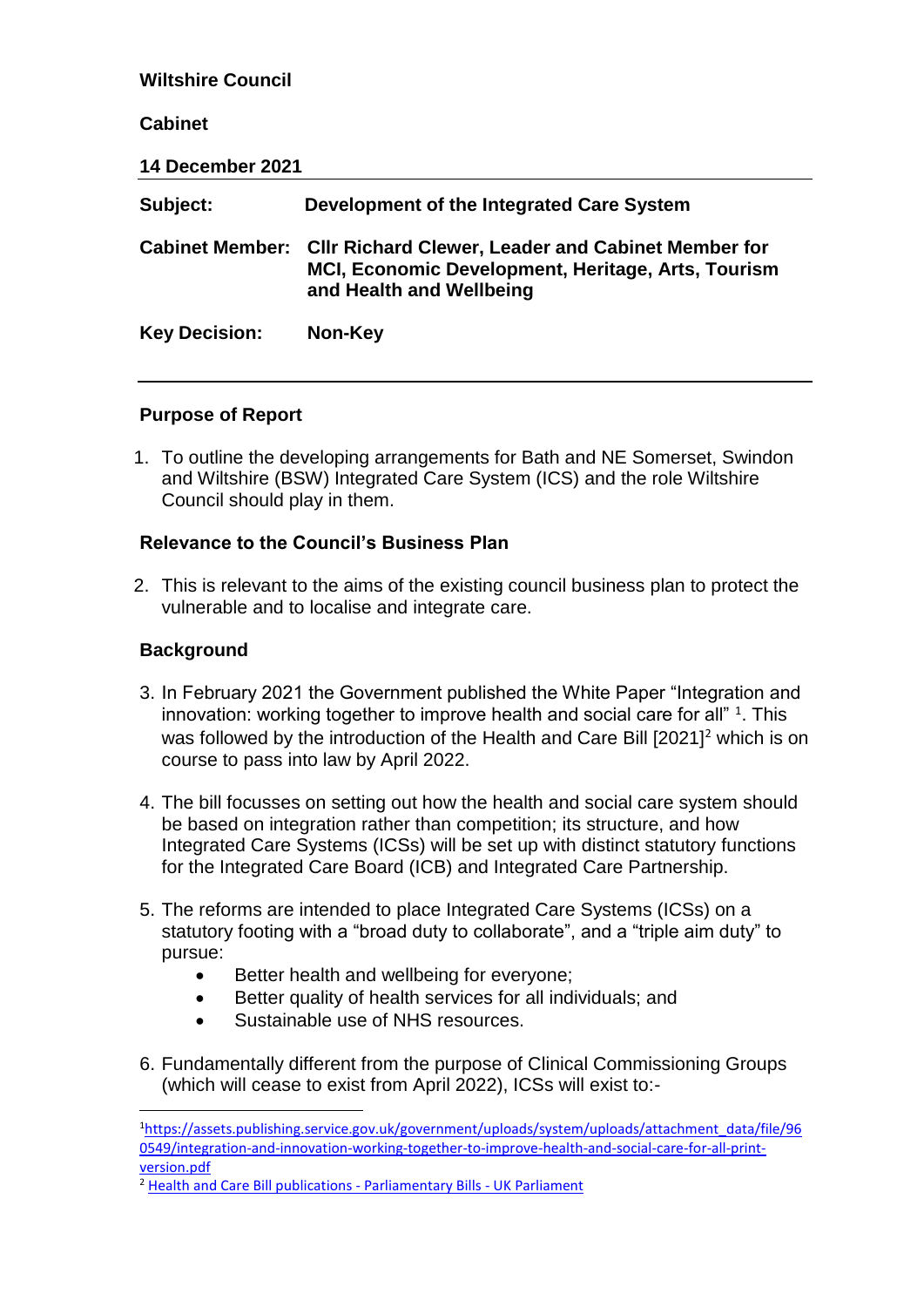- improve outcomes in population health and healthcare
- tackle inequalities in outcomes, experience and access
- enhance productivity and value for money
- help the NHS support broader social and economic development.
- 7. Every part of England will be covered by an ICS that will bring together NHS organisations, local government and wider partners at a system level. For our area, the ICS covers Bath and North East Somerset, Swindon and Wiltshire (BSW). A partnership website has already been created to share information and developments **Home - [BSW Partnership](https://bswpartnership.nhs.uk/)** <sup>3</sup> .
- 8. Each ICS will comprise:

"An **Integrated Care System Body**, that will be responsible for developing a plan to meet the health needs of the population within their defined geography; developing a capital plan for the NHS providers within their health geography; and securing the provision of health services to meet the needs of the system population. The ICS NHS Body will also merge the functions of non-statutory STPs/ICSs with the functions of a CCG.

And

An **Integrated Care System Health and Care partnership**, that will be responsible for bringing together systems to support integration and develop a plan to address the areas health, public health and social care needs." (Parliament, 2021)"

- 9. Placing ICSs on a statutory footing, and assigning them clear duties will, the Government states, deliver more efficient and more collaborative health and social care services to local populations.
- 10. The Health Foundation, however, noted while legislation is necessary, "making collaboration work depends as much on culture, management, resources, and other factors as it does on NHS rules and structures". The King's Fund agreed, noting that the success of the reforms would be "critically dependent on culture and behavioural change" rather than on legislation.

# **Guidance**

<u>.</u>

11. Since June, NHS England and other government sources have begun publishing guidance to move health and care systems towards ICSs by April 2022<sup>4</sup> . In line with the White Paper and proposed Bill, the ICS Design Framework states new structures will include:-

# An ICS Health and Care Partnership

 Each ICS will have a **Partnership at system level**, formed by the NHS and local government as equal partners – **it will be a committee**, not a body.

<sup>3</sup> [https://bswpartnership.nhs.uk](https://bswpartnership.nhs.uk/)

<sup>4</sup> <https://www.england.nhs.uk/publication/integrated-care-systems-guidance/>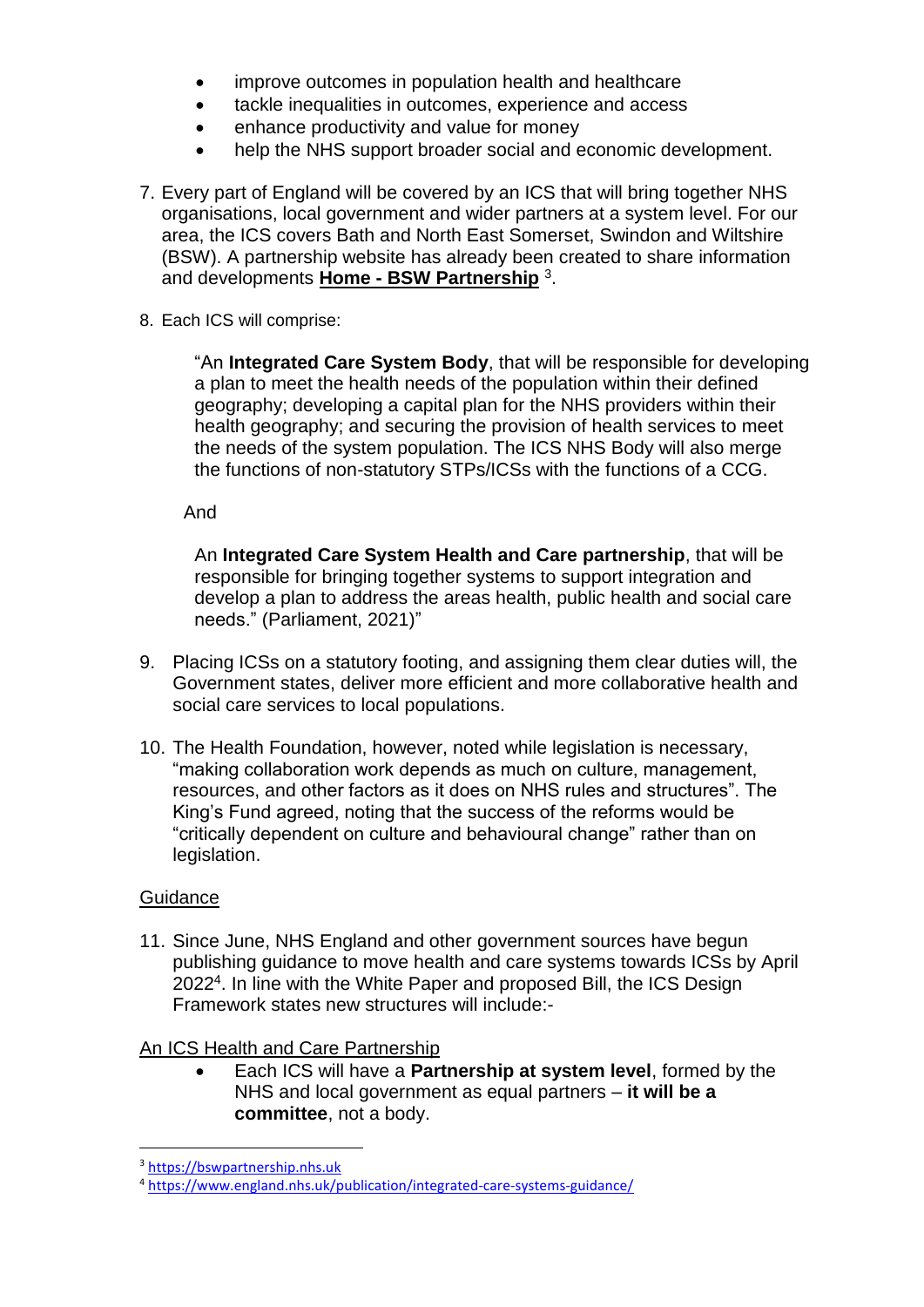- Members must include local authorities that are responsible for social care services in the ICS area, as well as the local NHS (represented at least by the ICS NHS body). Beyond this, members may be widely drawn from all partners working to improve health, care and wellbeing in the area, to be agreed locally.
- There is an expectation that the ICS Partnership will have a specific responsibility to **develop an "integrated care strategy"** to promote and address broader health, public health and social care needs for their whole population.
- The chair of the partnership can also be the chair of the ICS NHS body but doesn't have to be – for local determination *(an Independent Chair has been appointed for the BSW Partnership)*

An ICS NHS Body - whose functions will include:-

- Developing a plan to meet the health needs of the population
- Allocating resources
- Joint working and governance arrangements
- Arranging for the provision of health services and major service transformation programmes
- People Plan implementation
- Leading system-wide action on digital and data
- Joint work on estates, procurement, community development, etc.
- Leading emergency planning and response
- 12. The ICS NHS bodies will take on all functions of CCGs as well as direct commissioning functions NHSE may delegate, including commissioning of primary care and appropriate specialised services. There is an expectation that the ICS NHS body will have a unitary board – members of the **ICS NHS Board** will have shared corporate accountability for delivery of the functions and duties of the ICS and the performance of the organisation.

# The BSW ICS Board and Partnership

- 13. Discussions and planning for the new statutory BSW ICS (a non-statutory version of which was established in late 2020) have been ongoing since before the COVID19 Pandemic. Since the announcement of the Government reforms, the BSW ICS has been making further preparations to take on the additional powers and arrangements proposed in the Bill.
- 14. The BSW Partnership provides a mechanism for collaboration and common decision-making for issues which are best tackled on a wider scale. The partners are inclusive of health, local authority and voluntary sector representatives across BSW. The BSW Partnership does not replace Partners' Boards and Governing Bodies. Two principles underpin the governance arrangements:
	- Decisions are made at system- or place (B&NES, Swindon and Wiltshire) -level, and taken by the partner organisations – leaders at system and locality levels come together and form agreements in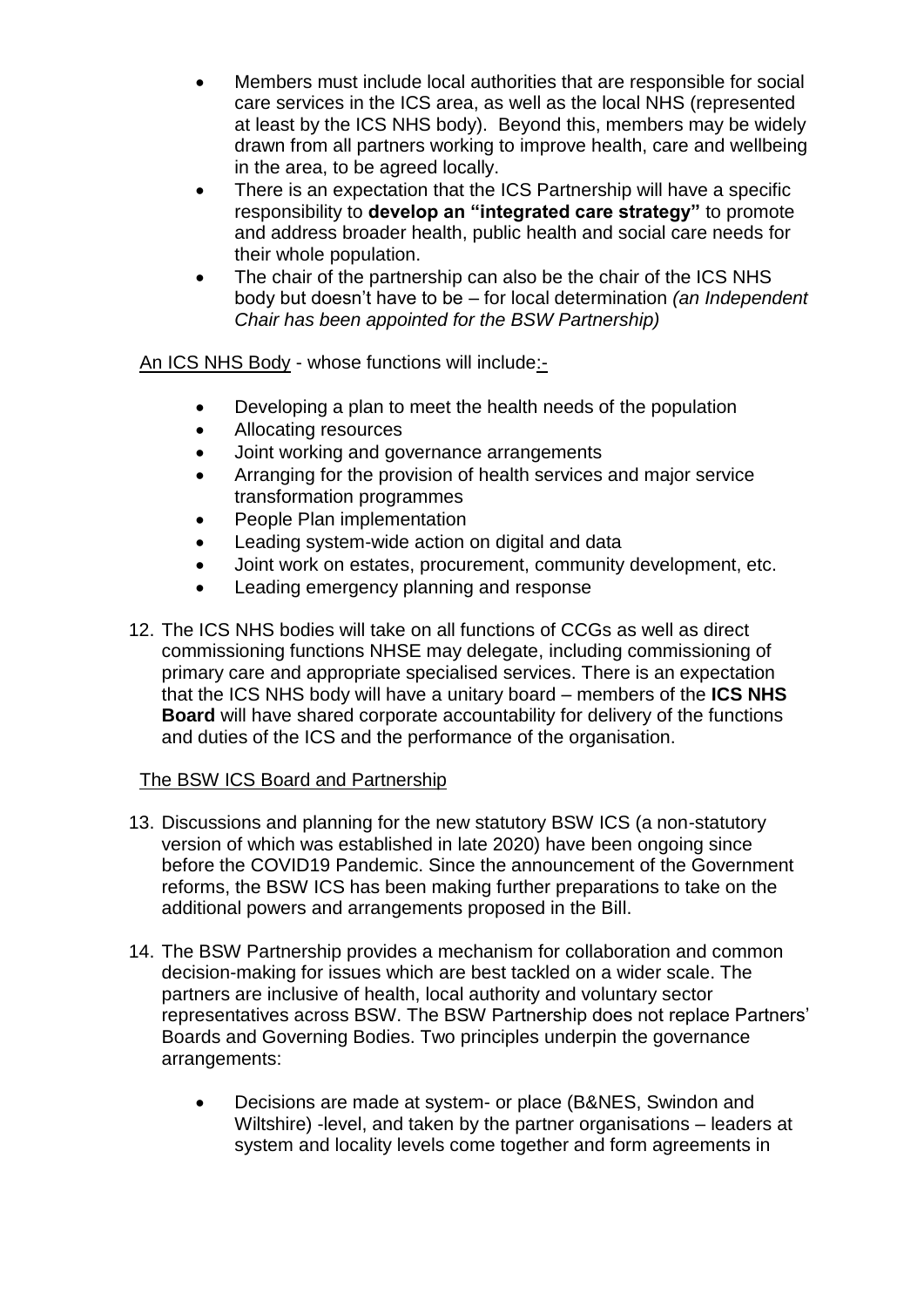principle and by consensus, then take these to their sovereign organisations for ratification;

- We aim to make and take decisions at the most appropriate level and as close to local level as possible.
- 15. The BSW Partnership has been developing its Partnership Memorandum of Understanding that sets out its vision, values, how it is are led, and how the partners will work together.
- 16. Stephanie Elsy was confirmed as Chair-Designate of the BSW Partnership Integrated Care Board (ICB) in July 2021. The high level vision for BSW has been agreed as *"Working together to empower people to lead their best life".*

### Becoming an Integrated Care Alliance / Place-Based Partnership in Wiltshire

- 17. The BSW Partnership is mapped to the footprint of the BSW Clinical Commissioning Group (CCG) which was formed from a merger of B&NES, Swindon and Wiltshire CCGs in April 2020.
- 18. Within the BSW area, there are separate, established and complex health and social care eco-systems with varying degrees of integration between services, health and social care. B&NES, Swindon and Wiltshire will therefore form their own Place-Based Partnerships of "Alliance". These Alliances will sit underneath the BSW ICS Partnership. The following diagram demonstrates the nested view of the BSW system as currently envisioned.



*Figure 1 - System, Place and Neighbourhood*

1

19. The White Paper also "emphasised the important role of place-based partnerships to support joint-working between the NHS, local government and other partners in sub-system localities, as well as the opportunity for a significant amount of system decision-making at place-level where appropriate" (Thriving Places, 2021)<sup>5</sup>. National guidance (Thriving Places) guidance suggests the following functions for a place-level partnership:

<sup>&</sup>lt;sup>5</sup> [ICS-implementation-guidance-on-thriving \(england.nhs.uk\)](https://www.england.nhs.uk/wp-content/uploads/2021/06/B0660-ics-implementation-guidance-on-thriving-places.pdf)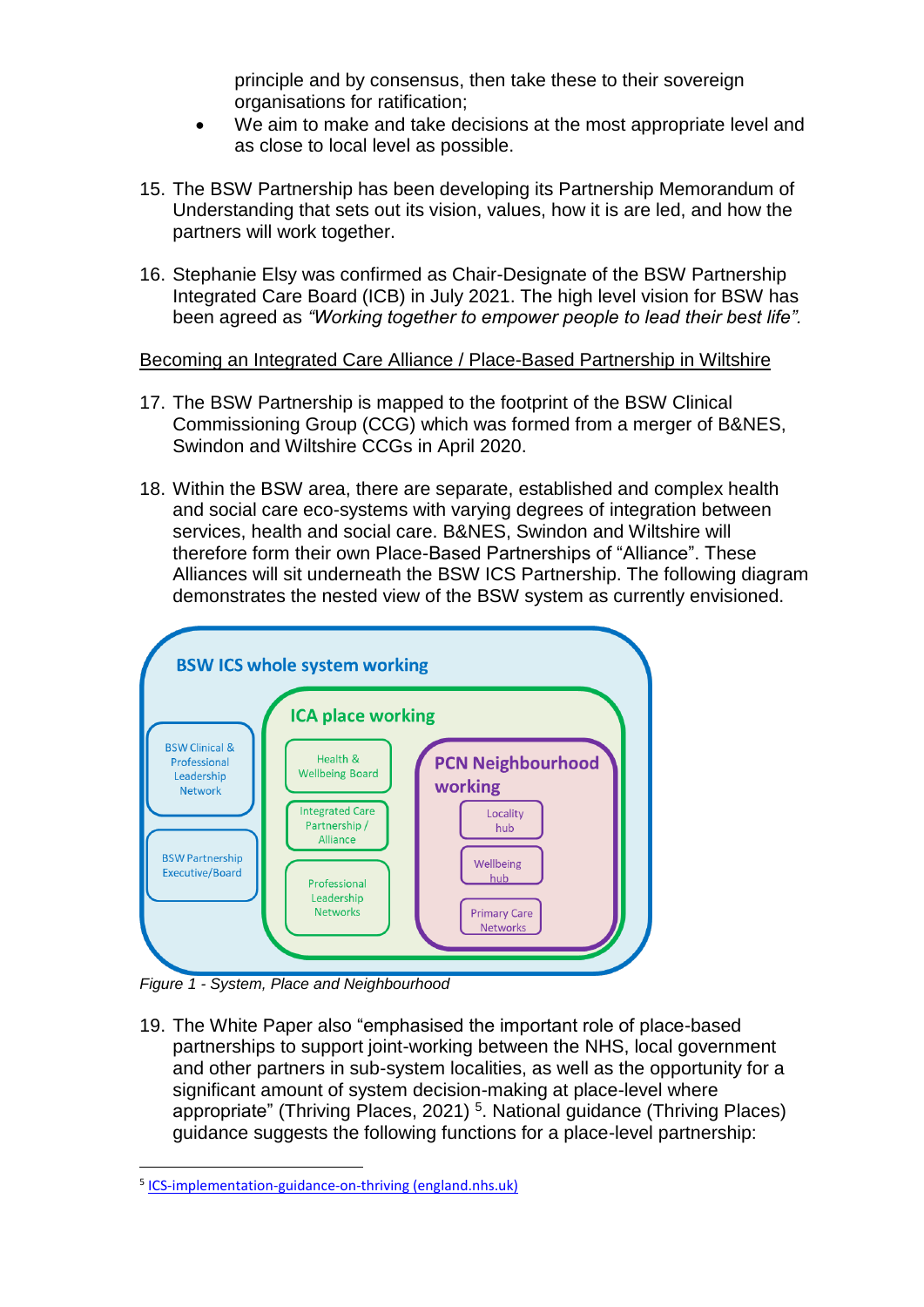- Health and care strategy and planning at place
- Service planning and oversight of delivery
- Service delivery and transformation
- Population health management
- Connect support in the community
- Promote health and wellbeing
- Align management support
- 20. The proposed Bill does not set out fixed arrangements for the governance of place-based partnerships such as the Wiltshire Alliance; instead, it gives flexibility for partners to agree how they work locally.
- 21. For Wiltshire, this means we need to establish a structure and governance system for the Wiltshire Integrated Care Alliance which supports the strategy and vision of the BSW Partnership whilst facilitating local decision-making, collaboration and integration.
- 22. The path to becoming an Alliance in Wiltshire started shortly before the Covid pandemic and has continued throughout the pandemic response. We have collaboratively developed the Wiltshire contribution to the BSW Vision (see Figure 1) and agreed principles for working together as an Alliance.



*Figure 2 - Wiltshire Alliance contribution to BSW Vision*

23. The Alliance's purpose is to improve physical and mental health outcomes, promote wellbeing, and reduce health inequalities across the Wiltshire population. We will achieve this through partnership-based decision making, services provision and transformation plans which reflect the needs of our population across all ages, enabling people to live at their healthiest at all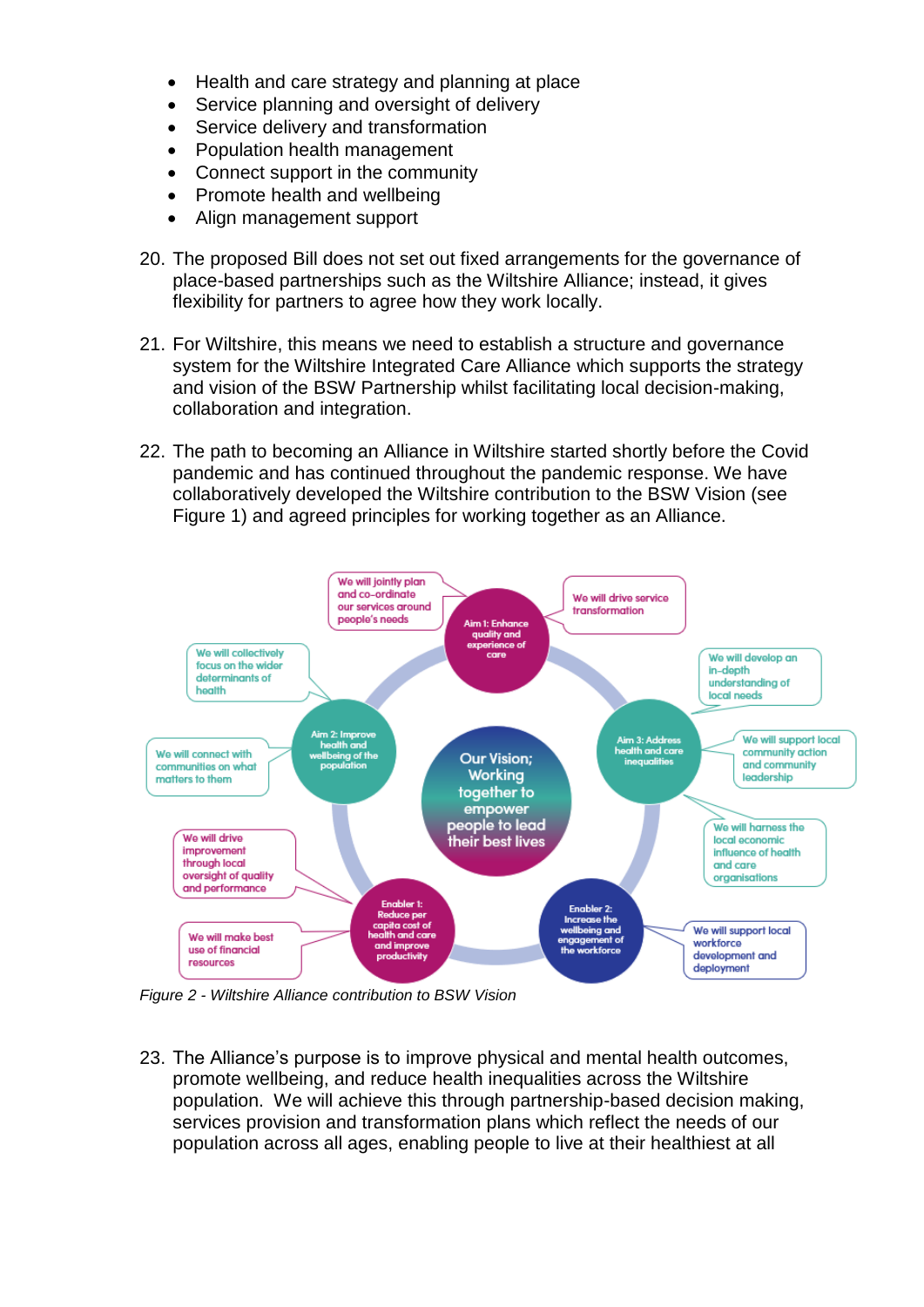stages of their lives. The value of the Alliance, agreed through workshop and network meetings, is:

- **1. Greater opportunity for integrated services: we consider our work and responsibilities as a collective, moving from 'I am accountable' to 'we are accountable'**
- **2. Greater ability to improve population health and wellbeing: we use data and collective expertise to drive improvement in services and support**
- **3. Better decisions: consensus decisions are taken closer to, and informed by, local communities**
- **4. Best use of resources: our collaboration between partners can overcome competing objectives and separate funding flows, leading to changes in the ways resources are currently used for the improvement of population health and wellbeing**
- **5. Immediate and longer-term impact: we can take immediate action and work on things together over time**
- 24. Through the same sessions and the Alliance Leadership Team and Alliance Delivery Group meetings, a programme of priority projects was agreed for 2021/2022. A shared Governance Framework for the work programme was agreed in June 2021 and the Alliance Programme Boards have been meeting since July 2021, reporting through into existing governance structures for decisions.
- 25. The Alliance Work Programme projects are aligned to the following themes which were also an output of the co-development workshops: -
	- **We will work together to empower people to lead their best lives**
	- **We will develop an in-depth understanding of local needs**
	- **We will connect with communities on what matters to them**
	- **We will drive improvement through local oversight of quality and performance**
	- **We will jointly plan and co-ordinate our services around people's needs**
- 26. Examples of projects in the current Alliance programme include:
	- our Alliance development,
	- Connecting with our communities and working towards codevelopment
	- implementing new ways of integrated working,
	- looking at our population data in new ways to improve outcomes,
	- Focussing transformation in a neighbourhood area
	- improving care for people at the end of their lives,
	- urgent care and flow improvement,
	- implementing overnight-nursing,
	- a 2-hour crisis response service and
	- expanding 'virtual wards' for residents in care homes.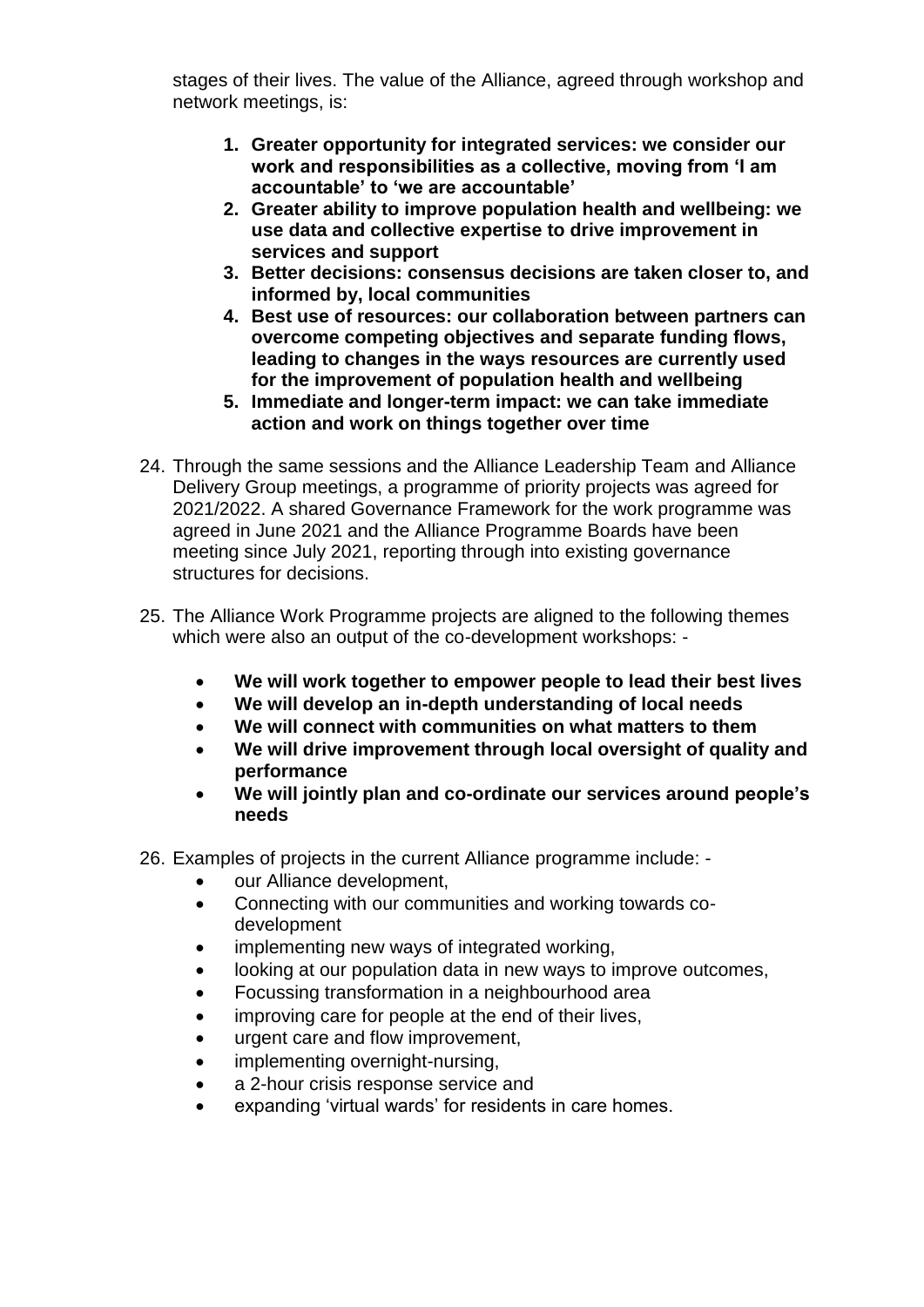- 27. The pace and scale of planning has increased since the summer with the aim of achieving the final steps towards becoming an Alliance and taking a place as part of the BSW ICS. A series of workshops and regular meetings have been held during the autumn to gain the approval for the governance framework from all partner members by December 2021.
- 28. Our alliance will:
	- Bring partners together from across Wiltshire in the spirit of collaboration
	- Manage a place-based budget as agreed as delegated by the Integrated Care Board (ICB) and Local Authority (LA)
	- Make decisions about resources and services within the place-based budget, agreeing priorities in-line with the overall Integrated Care System (ICS) Partnership Strategy and the local strategy for Wiltshire as determined by the Health and Wellbeing Board
	- Determine a programme of work focussed on transformation and change, resource it well, and track progress
	- Plan services and service improvement together
	- Tactically commission services and manage a number of functions previously held by the CCG
	- Monitor improvement of key outcomes
	- Engage with the work of the ICS developing and delivering the strategy of the Integrated Care Partnership, and matrix working in transformation work being delivered at-scale
	- Be open to scrutiny, responding to asks from the Health Scrutiny Committee and ICS on performance

# **Main Considerations for the Council**

- 29. Alongside the national direction for Thriving Places, the following rationale for governing services and budgets at place have been locally determined:
	- Governing at place level ensures alignment of resources for best decision, with a focus on enabling neighbourhood level integration of health and care services
	- Governing at place level enables simplification of current governance arrangements with a focus on enabling place-based leadership to influence efficient and effective service delivery
	- Governing at place level ensures engaged leadership with the appropriate power and influence to shape place and neighbourhood level services
	- In light of the above, current alliance leaders have agreed an important principle: the areas for the Wiltshire Alliance to govern from April 2022 should be no less, and where appropriate build on, current formal and informal arrangements at place level
- 30.There are five areas for consideration:
	- 1. Current formal NHS and LA commissioning delegation to place: the current remit of the Locality Commissioning Group (LCG) including management of the Better Care Fund and other agreed funds in the Wiltshire Section 75 agreement
	- 2. Current NHS managerial delegation to place: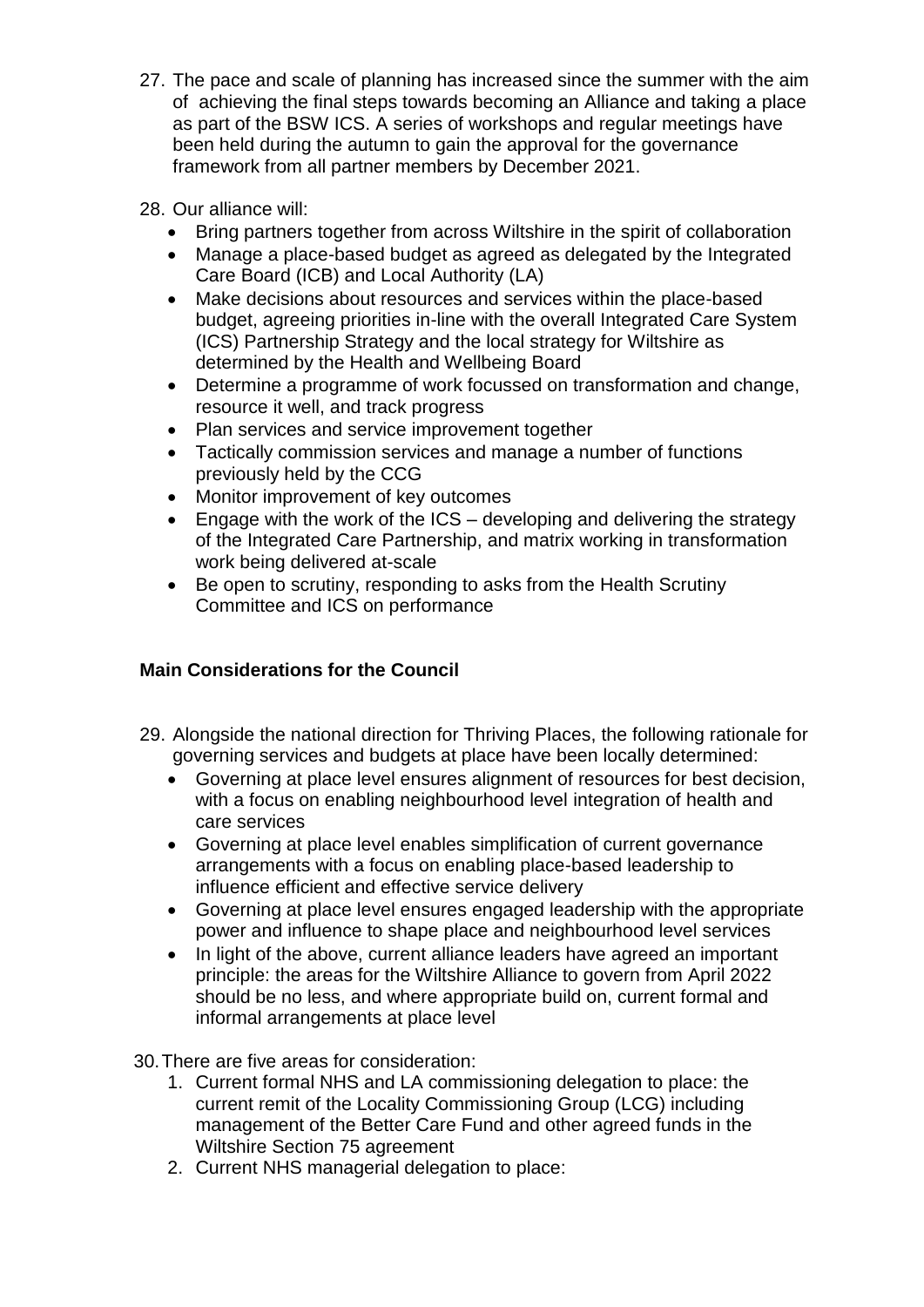- a) Responsibilities of the current CCG locality commissioning team all-age community, locality MH/LD/ASD, SEND, Hospice and end of life, individual placements (S117, LD/A, other specialist), CHC and FNC, voluntary sector
- b) Plans and management of nationally awarded monies to be managed at place e.g. SDF monies, Hospital Discharge Fund, Section 256 monies
- 3. Other local authority commissioning responsibilities
- 4. Broader CCG responsibilities delivered at place: operational oversight, flow monitoring, national planning, risk management, safeguarding, quality oversight, participation in LA committees, contract and procurement leadership, strategic estates bid development, support to PCNs and Clinical Directors, ad hoc requests and locality-based work e.g. pharmaceuticals audit
- 5. Commissioning currently delivered at BSW system level or with a hybrid system/place approach where alignment and simplification would be beneficial e.g. primary care

N.B. commissioning arrangements currently being managed by NHSE/I are being worked through – no additional responsibilities for BSW from April 2022 but the ICS has to demonstrate ability to take on dental (primary, secondary and community), general ophthalmic services and pharmaceutical services (including dispensing doctors and dispensing appliance contractors), with further delegated services from 2023.

- 31.Accordingly, the following formal financial delegation to an Alliance Joint Committee is being sought by April 2022:
	- From the ICB and council for:
		- o Better Care Fund
		- o Other joint funding lines already managed using S75 agreement
	- From the ICB for:
		- $\circ$  Community services adults and childrens
		- $\circ$  Primary care needs further work on details
		- o Locality MH/LD/ASD
		- o Hospice and end of life care
		- o Other childrens services e.g. SEND
		- o VCSE funded services
		- $\circ$  Individual commissioning S117, LD/A, other specialist
		- o CHC and FNC
	- From Wiltshire Council: to be determined.

Other partners may choose to delegate whole or parts of budgets to be governed by the Joint Committee in support for specific initiatives.

# Memorandum of Understanding and Collaboration Agreement

32.To support our Wiltshire Alliance in moving towards a new structure and working in a different way, it is proposed to develop and agree a Memorandum of Understanding (MOU) which includes a Collaboration Agreement. The MOU will be mapped to the Thriving Places guidance and will constitute the following elements: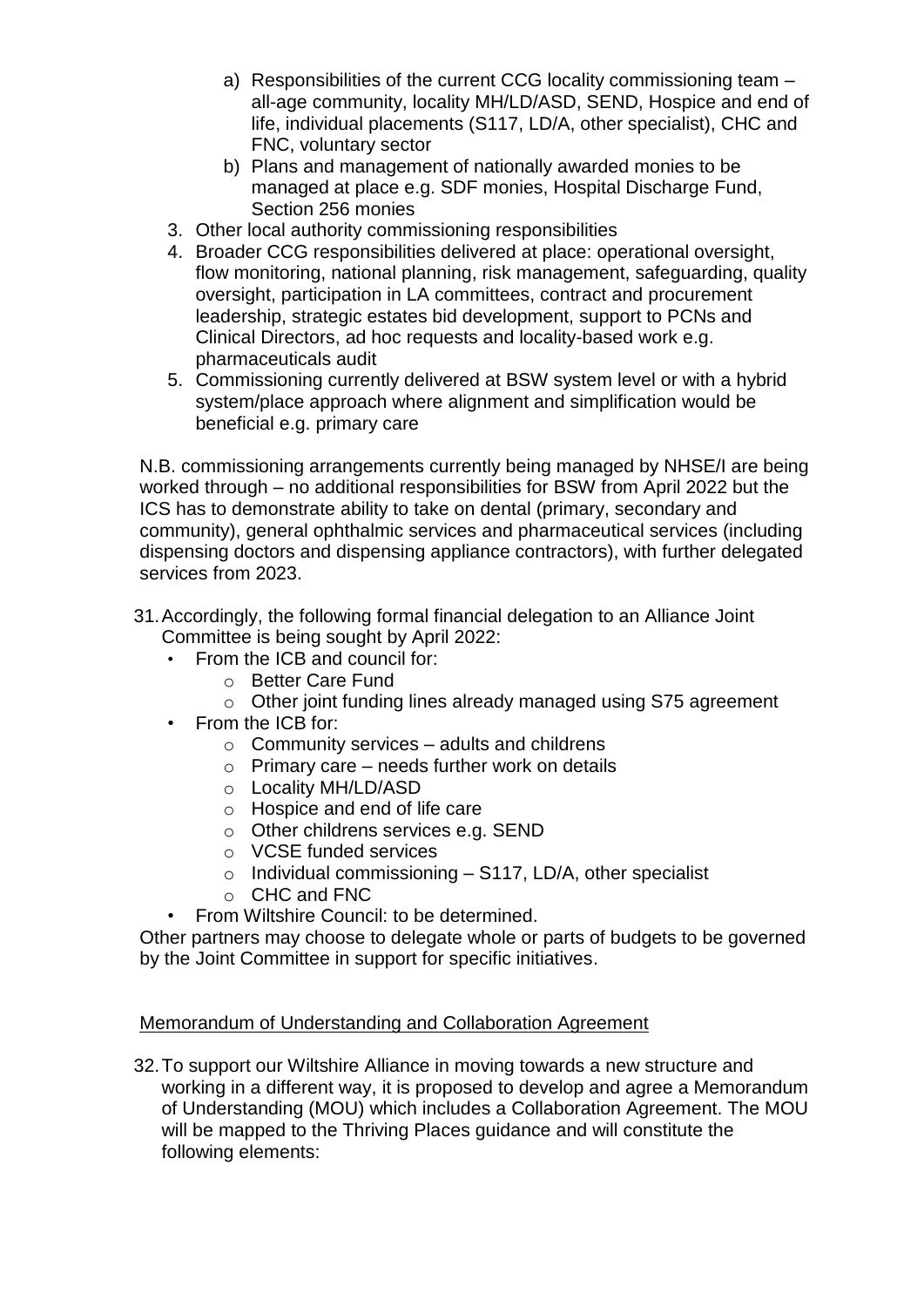Our place-based partnership

- Our place
- Our partners
- Our shared vision for Wiltshire
- Our shared objectives for Wiltshire

Purpose and role of our partnership

- Health and care strategy and planning at place
- Service planning and oversight of delivery
- Service delivery and transformation
- Population health management
- Connect support in the community
- Promote health and wellbeing
- Align management support

Our governance arrangements

- How our place-based partnership makes decisions (including the joint committee)
- Our people and communities in our decision-making processes
- Accountability arrangements
- Conflicts of interest
- Delegations, financial arrangements
- Dispute resolution
- Adding partners to the place-based partnership
- 33. The MOU and Collaboration Agreement, together with new Terms of Reference for the proposed statutory structures, will be submitted for approval to the NHS Partnership Board and Cabinet in due course. Across our partners there is broad agreement to many elements of the developing MOU – our planned workshops and meetings will continue to develop and refine its content prior to submission for approval.
- 34. Currently, there is an understanding that the following functions will be delivered as the core components of the Wiltshire Alliance:
	- Formal decision making the Alliance Joint Committee will act as the key decision making committee for the Alliance. A Place Leader (Chair) will be determined from within the membership of the Joint Committee
	- Delivery and implementation of decisions of the Joint Committee the membership and function of the current Alliance Delivery Group will be reviewed, establishing a group with stable membership drawn from across partners focussed on implementing the decisions of the Joint Committee
	- Day to day management of place work programme and functions permanent team infrastructure will be required to support the commissioning and delivery functions of the Alliance. This includes former CCG functions which are deemed necessary to continue at place-level
	- Members for the Joint Committee will be drawn from acute providers, community providers, primary care, local authority and third sector
	- Further membership from specialist mental health providers, at-scale out of hours primary care, GWH, and broader social care providers are being considered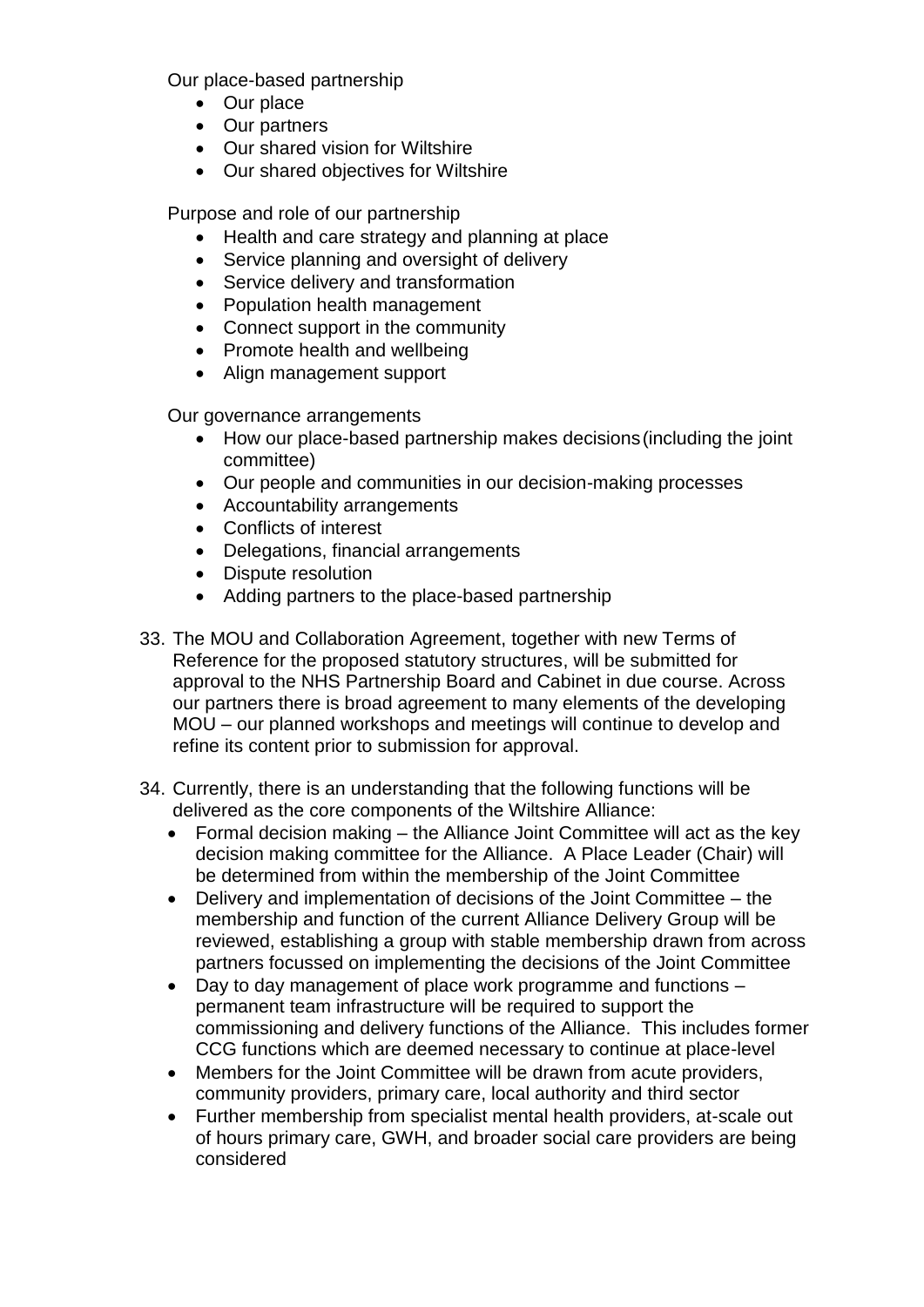- The following partnership support arrangements are developing in order to support members of the Joint Committee:
	- a. Monthly meetings of the Clinical Directors of the Primary Care Networks, and Practice Managers. Consideration being given to the development of a GP Federation or umbrella organisation
	- b. VCSE Leadership Alliance members for the Joint Committee will be nominated from this group

|                                                                                                                                                                                                                                                                                                                                                                                                                                                                                                                                                                                                                                                                                                                                                                                                                                                                                                                                                                                                                                                                                                                                                                                                                                                                                                                                                                                                                                                                                                                                                                                                                                                                                                                                                                                                                                                                                                             | <b>Functions</b><br><b>Organisations</b><br>required                                                                                                                                                                                 | <b>Membership level</b>                                                                                                                                                                                                                                                                                                                                                               |
|-------------------------------------------------------------------------------------------------------------------------------------------------------------------------------------------------------------------------------------------------------------------------------------------------------------------------------------------------------------------------------------------------------------------------------------------------------------------------------------------------------------------------------------------------------------------------------------------------------------------------------------------------------------------------------------------------------------------------------------------------------------------------------------------------------------------------------------------------------------------------------------------------------------------------------------------------------------------------------------------------------------------------------------------------------------------------------------------------------------------------------------------------------------------------------------------------------------------------------------------------------------------------------------------------------------------------------------------------------------------------------------------------------------------------------------------------------------------------------------------------------------------------------------------------------------------------------------------------------------------------------------------------------------------------------------------------------------------------------------------------------------------------------------------------------------------------------------------------------------------------------------------------------------|--------------------------------------------------------------------------------------------------------------------------------------------------------------------------------------------------------------------------------------|---------------------------------------------------------------------------------------------------------------------------------------------------------------------------------------------------------------------------------------------------------------------------------------------------------------------------------------------------------------------------------------|
| Key decision-making forum for place<br>Delegated Decision Making Responsibilities for<br>• Allocating the delegated place-based budget<br>example:<br>Setting priorities and approving the overall work<br>• Approve locality strategies for development and<br>delivery of heath and care services, commissioning<br>programme<br>• Oversight of performance outcomes<br>strategies<br>• Approve financial, business and operational plans<br>including management of financial sustainability<br><b>Managing relationships</b><br>Direct relationships with the Health and Wellbeing<br>programme at place<br>$\bullet$<br>Board and local authority health overview and<br>• Manage delegated budgets, redirecting resources to<br>scrutiny arrangements<br>agreed priorities<br>Engaging council elected members and NHS non-<br>٠<br>executive directors in decision-making, and managing<br><b>Statutory Functions for example:</b><br>• Delivery of services and schemes linked to delegated<br>the relationship between the ICS Body and<br>Partnership, and NHSEI<br>budgets<br>• Developing clinical and professional leadership<br>• Primary care development - support to Primary Care<br><b>Engagement</b><br>• Visible leadership and sponsorship of place<br><b>Networks</b><br>• VCSE sector support and development<br>• Connecting with communities<br>. Membership of Health and Wellbeing Board, other<br>local authority committees<br>NB:<br>· Statutory organisations will delegate decision making<br>• Other statutory functions e.g. SEND, Safeguarding<br>to the joint committee<br>. Members of committee are jointly accountable for<br>NB:<br>decisions taken<br>Need to map current formal, informal and CCG place<br>. Need to be clear which members are voting members<br>functions to the Joint Committee and/or Place<br>- further work needed<br><b>Executive Team</b> | Wiltshire Council<br>Acute trusts - RUH and SFT<br><b>Community Services</b><br>Primary Care Networks (13)<br>and out of hours<br><b>VCSE Leadership Alliance</b><br>Healthwatch<br>Social Care Providers<br>Mental Health providers | Corporate Director, Director of Public Health<br><b>Chief Executive Officers</b><br><b>Managing Director Adults</b><br>Childrens?<br>Three individuals from NEW. West and South<br>Out of hours provider?<br>Two individuals<br>Deputy Chair<br>$\overline{?}$<br>?AWP and OHP<br>Chair - Place Leader drawn from the above membership<br>In attendance: Executive Director for place |

- 35. The Joint Committee will be supported by an Alliance Delivery Group (ADG) – a group established with a consistent membership drawn from across Wiltshire partners. Standing groups and sub-committees with specific delegated and functional responsibility may be set up by the Joint Committee and managed by members of the ADG. The ADG will be required to review all existing governance, considering how they are incorporated into the new structure, changed or stood down. Programme management and change capacity and capability will be an important enabler for the ADG. A Wiltshire Professional Leadership Network (PLN) will remain an important consultative and networking forum for Wiltshire
- 36. A Chair for the Joint Committee will be appointed from the membership. The Chair will also be the Place Leader or Convenor in attendance at the ICB. The Chair will rotate on a 12-month basis. An Executive Director for place will also be appointed. The Executive Director will chair the ADG and line manage the team in-place to support the decisions of the Joint Committee and wider functions of the partnership at place. The Executive Director will also ensure effective cross-place working arrangements are developed.

### 37.

The Joint Committee will also need to consider arrangements to fulfil the following:

• Effective monitoring of performance at place-level and how this is reported to the wider system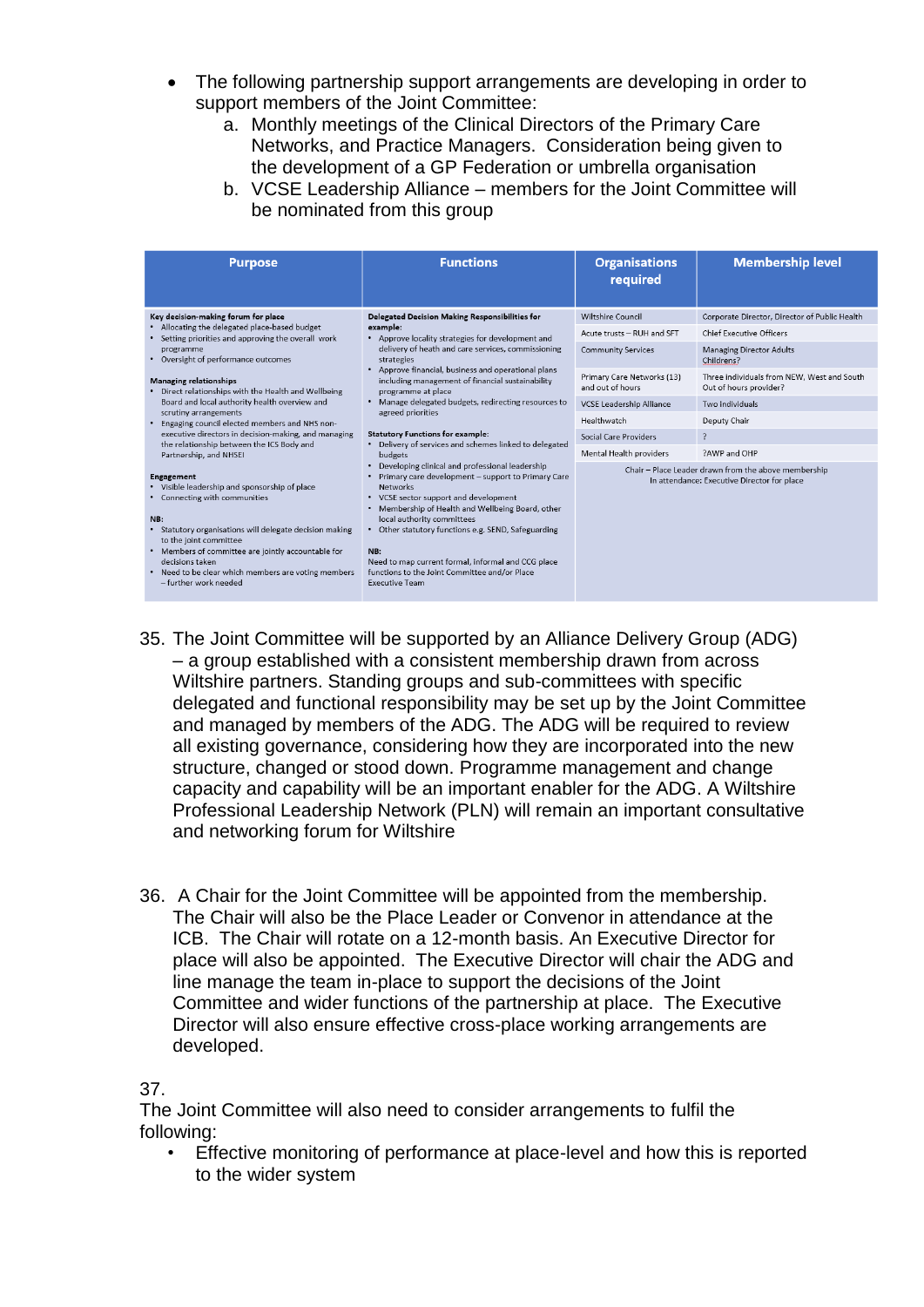- The detail on the relationship between the ICB, ICP and Wiltshire Alliance, including building in capacity and capability for Wiltshire to work with the other two place partnerships in BaNES and Swindon
- Sharing data and intelligence across partners
- Identifying risks and helping to agree remedial actions particularly in relation to any statutory functions delegated to the Alliance
- Agreeing the behaviours and mindset to support mutual accountability, where all partners, irrespective of their own formal accountability relationships, consider themselves mutually accountable to each other and to the population and communities they serve, even where not underpinned in formal arrangements
- Alongside direct relationships with the Health and Wellbeing Board and local authority health overview and scrutiny arrangements for Wiltshire, the Joint Committee will be responsible for engaging council elected members and NHS non-executive directors in decision-making, and managing the relationship between the ICB, ICP and NHSEI



# **Overview and Scrutiny Engagement**

38.Health Select Committee had the opportunity to contribute to an early draft of this report at their meeting on 2 November; and the chair and vice chair took part in a Health and Wellbeing Board workshop on place based governance on 30 September. A further workshop took place on 16 November with core members of the cabinet, Health and Wellbeing Board and Health Select Committee with the current Alliance Leadership Team on 16 November. The Health and Care Bill may lead to some changes to the powers of the Health Select Committee which can be considered in due course..

# **Safeguarding Implications**

39.No direct safeguarding implications of this proposal; further discussion on how the statutory NHS partnership discharges its safeguarding functions will take place. The Safeguarding Vulnerable People Partnership will continue to involve appropriate NHS representation.

# **Public Health Implications**

40.No direct public health implications. The Director of Public Health will be a member of the relevant boards. Integrated working is essential and will help us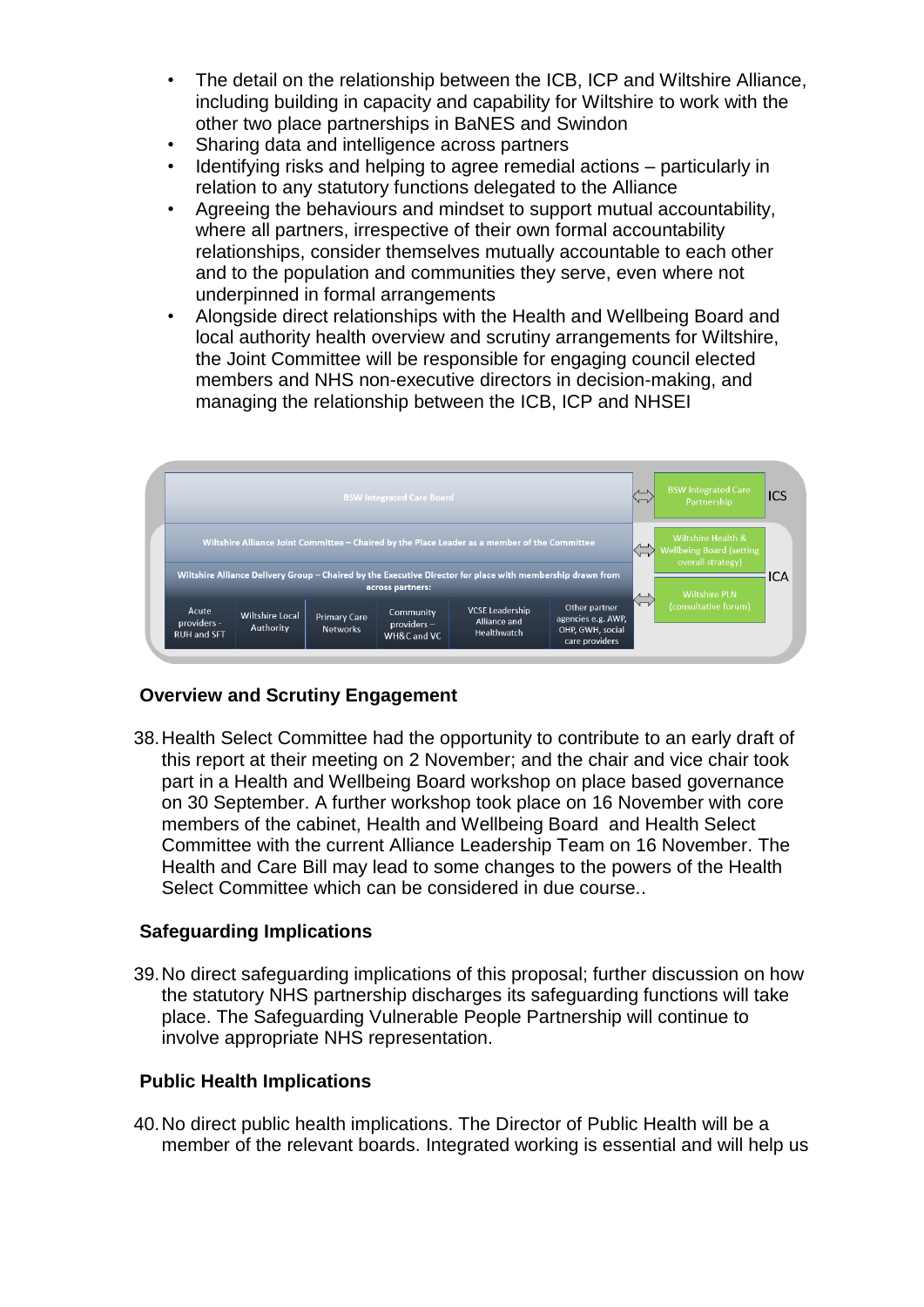to shift the focus from acute to primary and community care and, in turn, to preventative activity and population health.

### **Procurement Implications**

41.No direct procurement implications. The proposed place based governance will have to navigate different funding sources and accountabilities, procurement regulations and VAT regimes in the same way as existing joint procurement and commissioning between the council and NHS partners.

### **Equalities Impact of the Proposal**

42.No direct equality implications. Equality analysis for service reconfigurations will need to be undertaken ahead of agreement as it is currently.

### **Environmental and Climate Change Considerations**

No direct environmental or climate change considerations. However, the council is involved in supporting the BSW ICS Net Zero Design Authority. A 3 hour session was held on 30 November for BSW local authority and health partners to discuss the collective vision for BSW's sustainability and net zero target. 43.

### **Risks that may arise if the proposed decision and related work is not taken**

44. NHS decision making will reside at system (BSW) level if appropriate place based (Wiltshire) governance is not agreed.

#### **Risks that may arise if the proposed decision is taken and actions that will be taken to manage these risks**

45. Governance arrangements may become complex and accountability blurred. This risk will be managed through developing a clear understanding of the role of each board within the proposed MoU and amongst partners.

### **Financial Implications**

46. There are no direct financial implications arising out of this report. Any pooled budgets, s75 agreements or requests for formal delegations will be brought before cabinet in due course.

### **Legal Implications**

47. The Health and Care Bill is currently at report stage in the House of Commons and is on track to come into force from 1 April 2022. The Bill is not overly prescriptive in recognition that integration needs to be structured and agreed at a local level. There is, however, a requirement for local authorities to participate and be a part of the ICS. The integration white paper may also bring forward further proposals for collective accountability, pooling and performance frameworks.